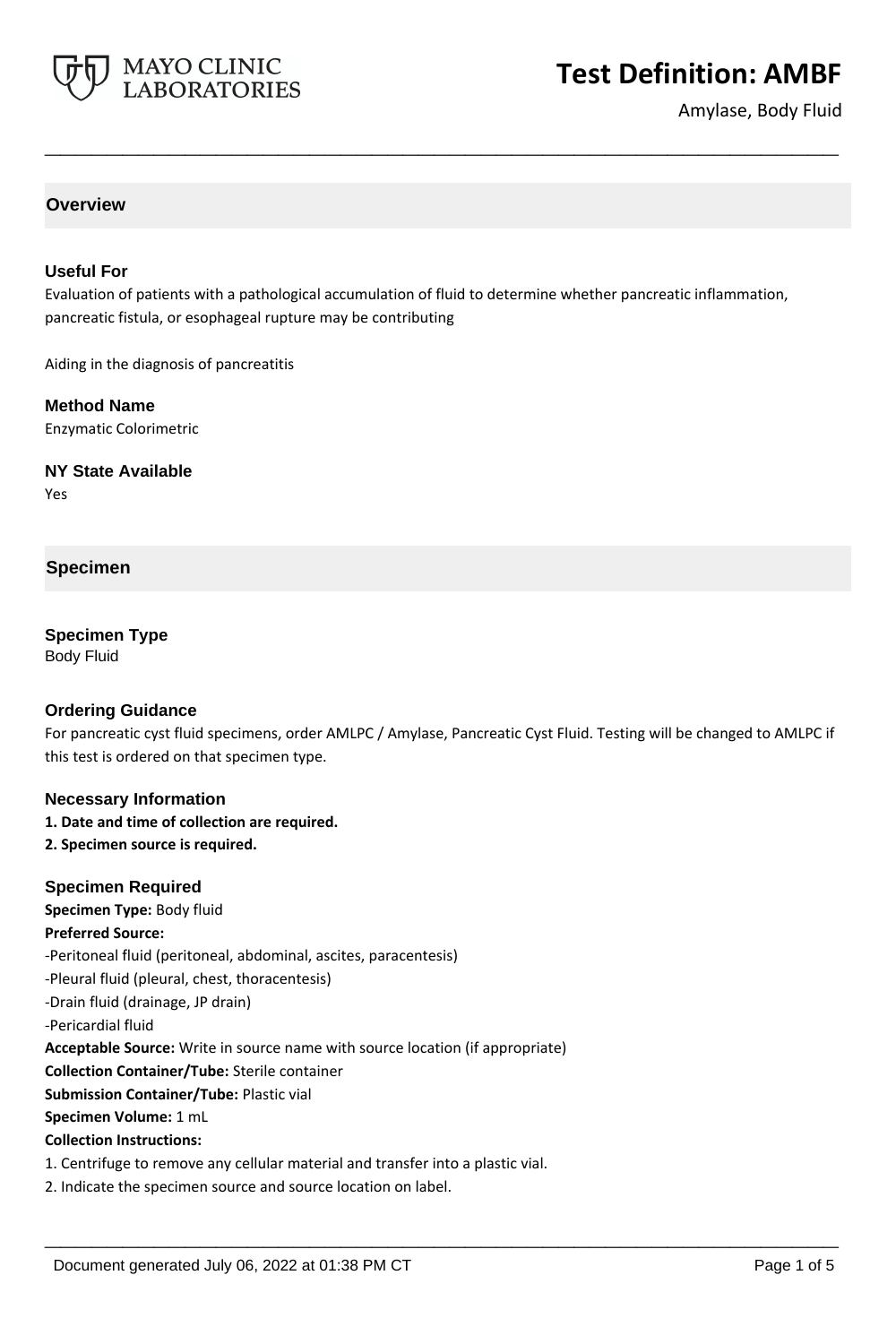

### **Forms**

If not ordering electronically, complete, print, and send a [Gastroenterology and Hepatology Client Test Request](https://www.mayocliniclabs.com/it-mmfiles/gastroenterology-and-hepatology-test-request.pdf) (T728) with the specimen.

**\_\_\_\_\_\_\_\_\_\_\_\_\_\_\_\_\_\_\_\_\_\_\_\_\_\_\_\_\_\_\_\_\_\_\_\_\_\_\_\_\_\_\_\_\_\_\_\_\_\_\_**

#### **Specimen Minimum Volume**

0.5 mL

# **Reject Due To**

| Gross hemolysis                                                                                              | R  |
|--------------------------------------------------------------------------------------------------------------|----|
|                                                                                                              | e  |
|                                                                                                              | e  |
|                                                                                                              | ct |
| Gross lipemia                                                                                                | R  |
|                                                                                                              | ej |
|                                                                                                              | e  |
|                                                                                                              | ct |
| Gross icterus                                                                                                | R. |
|                                                                                                              | e  |
|                                                                                                              | e  |
|                                                                                                              | ct |
| Anticoagulant or additive, breast milk, nasal secretions, gastric secretions, bronchoalveolar lavage (BAL or | R. |
| bronchial washings), feces, colostomy/ ostomy, saliva, sputum, urine, vitreous fluid, or pancreatic cyst     | ej |
|                                                                                                              | e  |
|                                                                                                              | ct |

# **Specimen Stability Information**

| <b>Specimen Type</b> | <b>Temperature</b>       | <b>Time</b> | <b>Special Container</b> |
|----------------------|--------------------------|-------------|--------------------------|
| <b>Body Fluid</b>    | Refrigerated (preferred) | 7 days      |                          |
|                      | Frozen                   | 30 days     |                          |
|                      | Ambient                  |             |                          |

# **Clinical & Interpretive**

#### **Clinical Information**

Pleural fluid:

Amylase-rich pleural effusions are commonly associated with pancreatitis, esophageal rupture, malignancy, pneumonia, and liver cirrhosis.(1) Pleural fluid amylase measurement is not routinely indicated though may help to narrow the differential due to these causes. Results should be interpreted in conjunction with serum measurement usually as a ratio of pleural fluid to serum amylase. The ratio of pleural fluid to serum amylase in effusions caused by pancreatic disease is much higher (mean + or - SD = 18 + or - 6.3) versus non-pancreatic disease  $(4.8 + or - 1.3)$  (P = 0.003).(2) Isoform analysis revealed that pancreatic amylase is diagnostic of pancreatitis-related pleural effusions, whereas salivary amylase isoforms are more often associated with esophageal rupture and malignancy.(3)

**\_\_\_\_\_\_\_\_\_\_\_\_\_\_\_\_\_\_\_\_\_\_\_\_\_\_\_\_\_\_\_\_\_\_\_\_\_\_\_\_\_\_\_\_\_\_\_\_\_\_\_**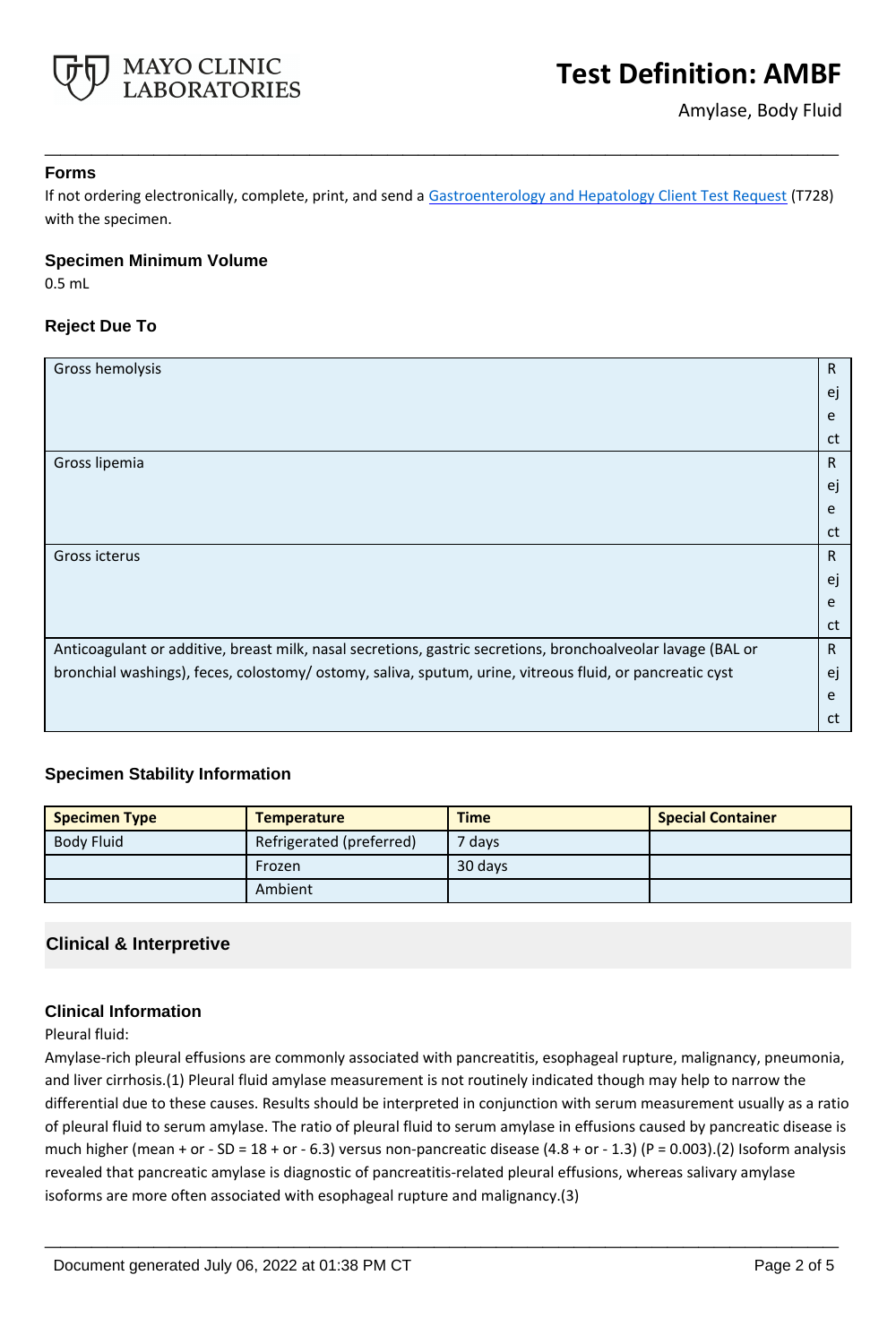

### Peritoneal fluid:

The digestive enzymes amylase and lipase can be measured in the identification of pancreatic fluid in the peritoneal cavity. Concentrations are expected to be elevated and at least several-fold times higher in fluid of pancreatic origin compared to simultaneous concentrations in serum.(4) In contrast, amylase concentration in ascites of non-pancreatic origin was approximately half the plasma value.(5)

**\_\_\_\_\_\_\_\_\_\_\_\_\_\_\_\_\_\_\_\_\_\_\_\_\_\_\_\_\_\_\_\_\_\_\_\_\_\_\_\_\_\_\_\_\_\_\_\_\_\_\_**

#### Drain fluid:

Amylase might be measured in a drain fluid to aid in the identification of internal pancreatic fistulas due to chronic pancreatitis or formation of a fistula after surgery.(6,7) Comparison to serum concentrations is recommended with elevations several-fold higher than blood being suggestive of the presence of pancreatic fluid in the drained cavity.

## **Reference Values**

An interpretive report will be provided

## **Interpretation**

Peritoneal and drain fluid amylase activity in non-pancreatic peritoneal fluid is often less than or equal to the serum amylase activity. Ascites associated with pancreatitis typically has amylase activity at least 5-fold greater than serum.(1)

Normal pleural fluid amylase activity is typically less than the upper limit of normal serum amylase and has a ratio of pleural fluid amylase to serum amylase ratio less than 1.0.(3)

All Other Fluids: Body fluid amylase activity may become elevated due to the presence of pancreatitis, esophageal rupture, or amylase producing neoplasms. Results should be interpreted in conjunction with serum amylase and other clinical findings.

#### **Cautions**

In very rare cases, gammopathy, in particular type IgM (Waldenstrom macroglobulinemia), may cause unreliable results.

Icodextrin-based drugs may lead to decreased amylase results.

#### **Clinical Reference**

1. Burgess LJ: Biochemical analysis of pleural, peritoneal and pericardial effusions. Clin Chim Acta. 2004;343:61-84

2. Joseph J, Viney S, Beck P, et al: A prospective study of amylase-rich pleural effusions with special reference to amylase isoenzyme analysis. Chest. 1992;102:1455-1459

3. Sahn SA: Getting the most from pleural fluid analysis. Respirology. 2012;17:270-277

4. Robert JH, Meyer P, Rohner A: Can serum and peritoneal amylase and lipase determinations help in the early

prognosis of acute pancreatitis? Ann Surg. 1986;203:163-168

5. Runyon BA: Amylase levels in ascitic fluid. J Clin Gastroenterol. 1987;9:172-174

6. Lipsett PA, Cameron JL: Internal pancreatic fistula. Am J Surg. 1992;163:216-220

7. Kaman L, Behera A, Singh R, et al: Internal pancreatic fistulas with pancreatic ascites and pancreatic pleural effusions: recognition and management. ANZ J Surg. 2001;71:221-225

8. Nandakumar V, Dolan C, Baumann NA, Block DR: Effect of pH on the quantification of body fluid analytes for clinical diagnostic testing. Am J Clin Path. 2019 Oct;152(S1): S10-S11

**\_\_\_\_\_\_\_\_\_\_\_\_\_\_\_\_\_\_\_\_\_\_\_\_\_\_\_\_\_\_\_\_\_\_\_\_\_\_\_\_\_\_\_\_\_\_\_\_\_\_\_**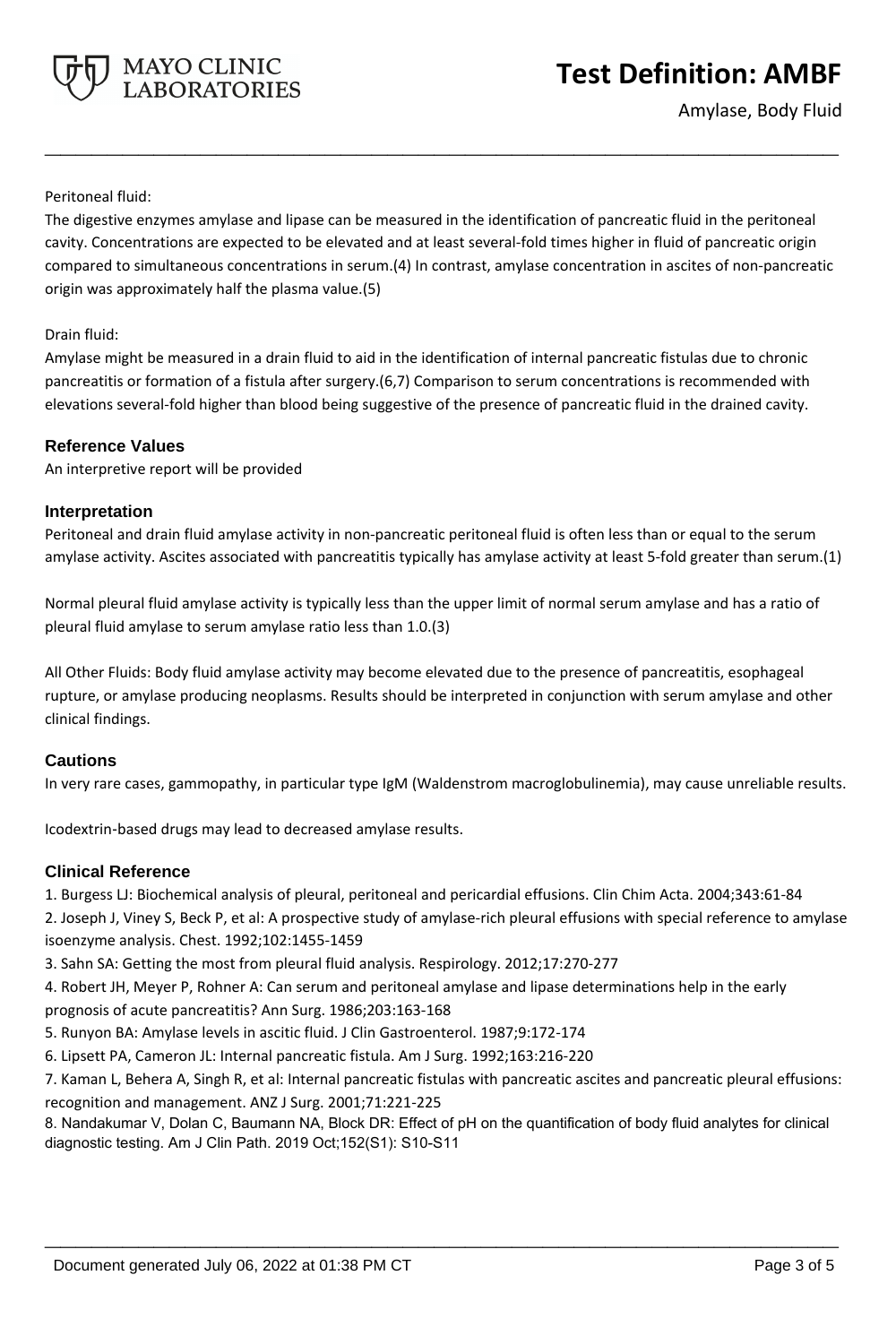

# **Test Definition: AMBF**

Amylase, Body Fluid

# **Performance**

#### **Method Description**

The liquid Roche amylase method is an enzymatic colorimetric test using 4,6-ethyliden (G7)-p-nitrophenol (G1)-alpha, D-maltoheptaoside (ethylidene-G7PNP) as a substrate. Human salivary and pancreatic amylases convert the substrate at approximately the same rate. The alpha-amylase cleaves the substrate into G2, G3, G4 PNP fragments. The G2 and G3 and G4 PNP fragments are further hydrolyzed by an alpha-glucosidase to yield p-nitrophenol and glucose. The rate of increase in absorbance at 415 nm (measuring the increase in p-nitrophenol) is proportional to amylase activity.(Package insert: Roche AMYL reagent. Roche Diagnostic Corp; V11.0 12/2019)

**\_\_\_\_\_\_\_\_\_\_\_\_\_\_\_\_\_\_\_\_\_\_\_\_\_\_\_\_\_\_\_\_\_\_\_\_\_\_\_\_\_\_\_\_\_\_\_\_\_\_\_**

**PDF Report**

No

**Day(s) Performed** Monday through Sunday

**Report Available** Same day/1 to 2 days

**Specimen Retention Time** 1 week

**Performing Laboratory Location** Rochester

#### **Fees & Codes**

#### **Fees**

- Authorized users can sign in to [Test Prices](https://www.mayocliniclabs.com/customer-service/client-price-lookup/index.html?unit_code=AMBF) for detailed fee information.
- Clients without access to Test Prices can contact [Customer Service](http://www.mayocliniclabs.com/customer-service/contacts.html) 24 hours a day, seven days a week.
- Prospective clients should contact their Regional Manager. For assistance, contact [Customer Service.](http://www.mayocliniclabs.com/customer-service/contacts.html)

#### **Test Classification**

This test has been modified from the manufacturer's instructions. Its performance characteristics were determined by Mayo Clinic in a manner consistent with CLIA requirements. This test has not been cleared or approved by the US Food and Drug Administration.

#### **CPT Code Information**

82150

#### **LOINC® Information**

| <b>Test ID</b> | <b>Test Order Name</b> | <b>Order LOINC<sup>®</sup> Value</b> |
|----------------|------------------------|--------------------------------------|
|                |                        |                                      |

**\_\_\_\_\_\_\_\_\_\_\_\_\_\_\_\_\_\_\_\_\_\_\_\_\_\_\_\_\_\_\_\_\_\_\_\_\_\_\_\_\_\_\_\_\_\_\_\_\_\_\_**